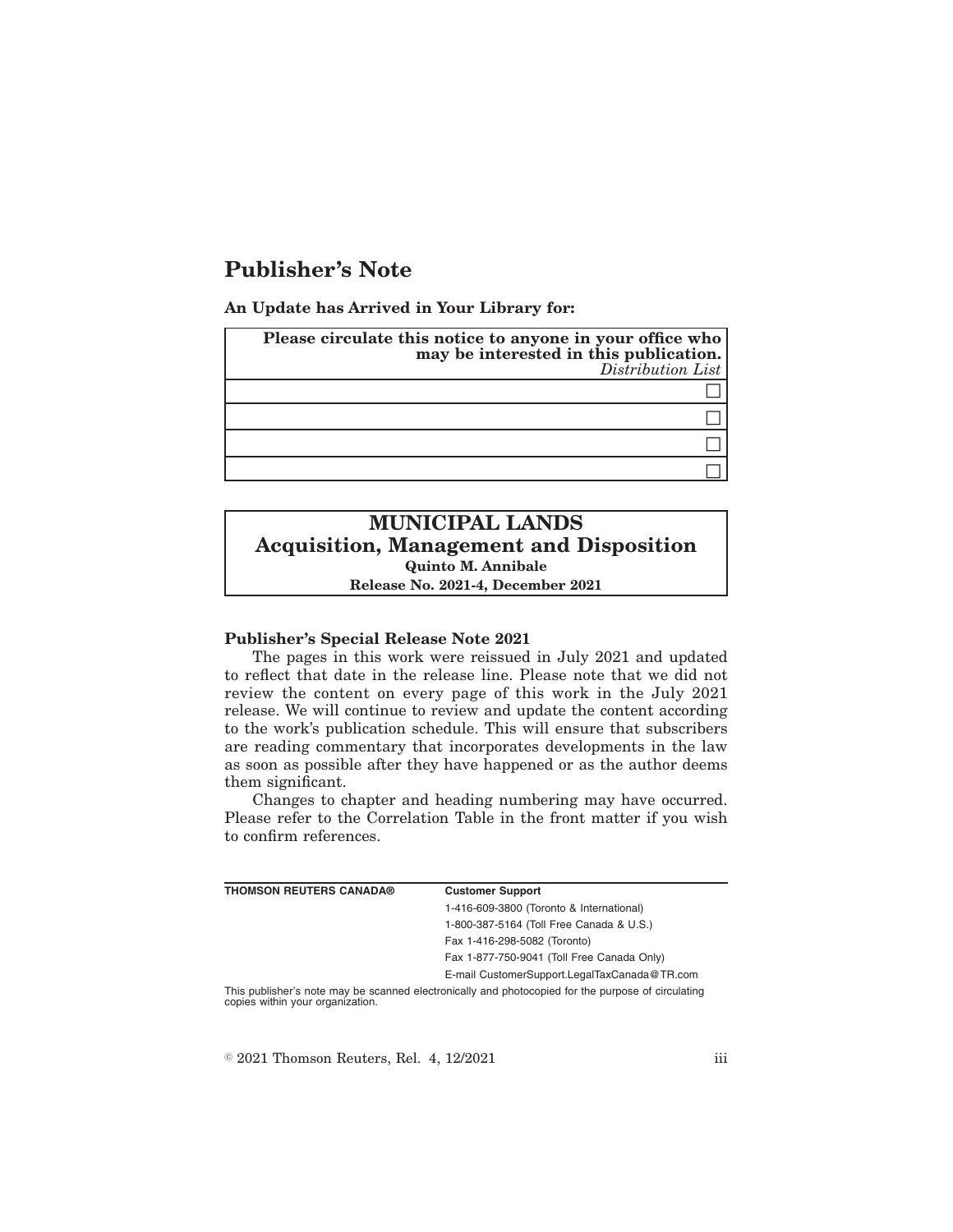## **What's New in this Update:**

This release features updates to following appendices: Issues in Focus, Selected Legal Literature, and Words and Phrases.

### **Highlights**

**Issues in Focus —** New memoranda have been added which consider whether there is any law indicating that a legal non-conforming use would be lost due to an application to sever a different part of the property; whether a *Boundaries Act* plan will be considered a plan of subdivision; and whether a City has the legal authority to compel landowners to hook up directly to a new municipal water supply system at their own expense.

**Words and Phrases — Attribute — Ontario —** The term "attribute" ... to mean a feature or some other quality of a building or structure on the respective properties regarded as characteristic or inherent to each of them: *Black v. Niagara-on-the-Lake (Town)*, 2021 CarswellOnt 7471 (Ont. C.R.B.) at para. 53 Nelson (Member).

**Words and Phrases — Community Planning Permits — Ontario —** "community planning permits", providing in s. 70.2.1 [of the Planning Act, R.S.O. 1990, c. P.13], that this is alternate terminology for development permits: *Paul v. Lake of Bays (Twp.)* , 2021 CarswellOnt 3514 (Ont. L.P.A.T.) at para. 9 Jacobs (Vice Chair).

**Words and Phrases — Disturbance Damages — British Columbia —** In light of my conclusion that the sale was not forced, it is not necessary for me to address [the defendant city's] submission that there is no legal basis for the Ongoing Land Claim. However, in light of the submissions on this point, I will say that the plaintiffs' claim is dubious. First, s. 31 of the Act [Expropriation Act, R.S.B.C. 1996, c. 125] clearly fixes the date of expropriation as the date to determine market value, and that such compensation includes the future potential of the land...Further, I doubt that a loss of opportunity to retain the remaining lands after a partial expropriation falls within the meaning of "disturbance damages" in the Act. Such damages relate to the impact of the expropriation on the business and must be reasonable and not remote. Loss of potential future market value does not fall within this description: *Springman v. Surrey (City)*, 2021 CarswellBC 2867, 2021 BCSC 1804 (B.C. S.C.) at para. 85, 86 Iyer J.

#### **ProView Developments**